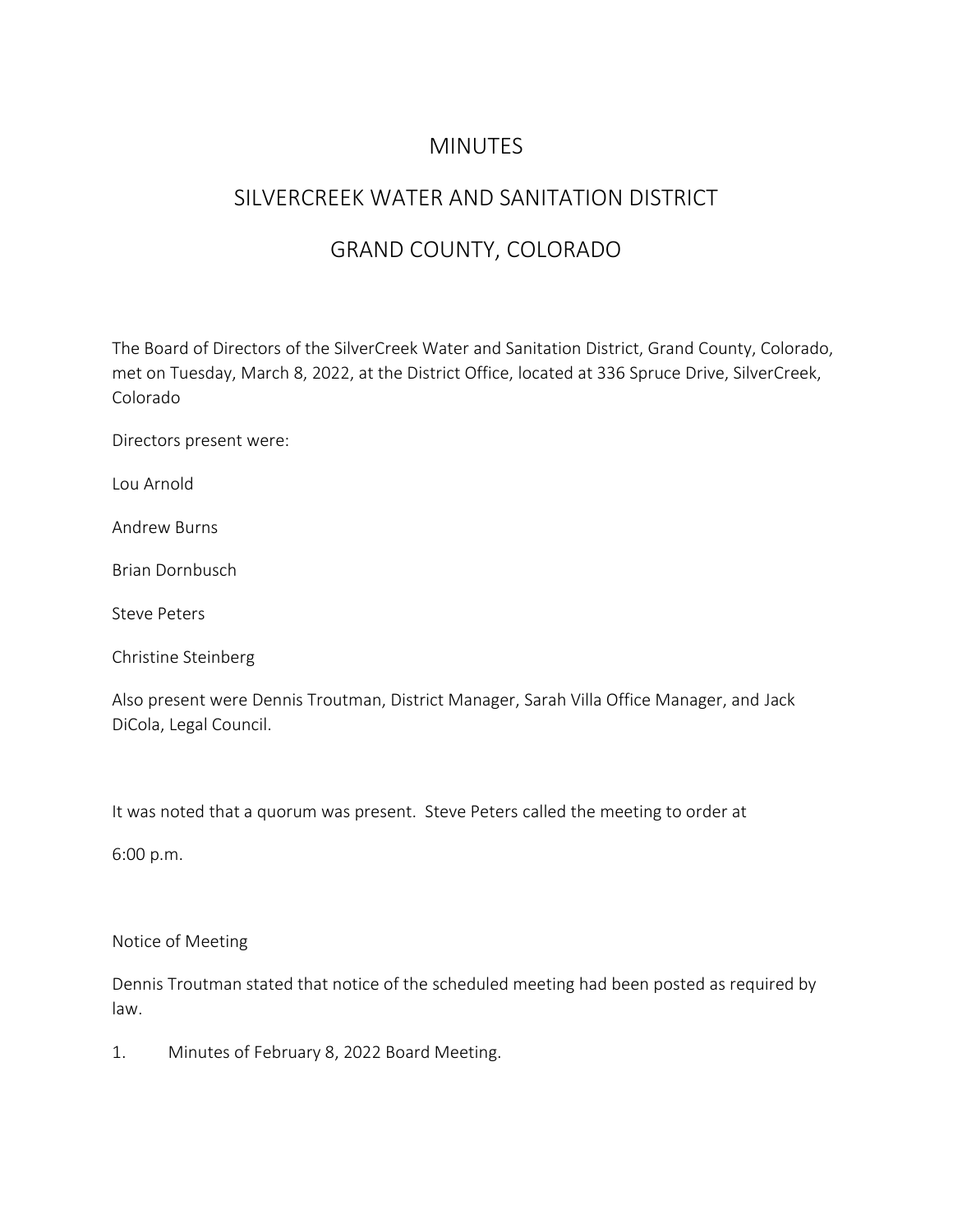Andrew Burns motioned to approve the minutes dated January 11, 2022. Brian Dornbusch seconded the motion. All voted aye. The motion was approved.

2. Attorney's Report.

Jack reported that upon reviewing the offer for the sale of the lot that he would need to work with John Sanderson and Dennis to add language with regards to the well house on the lot.

3. Operator's Report; February 2022.

Dennis Troutman reviewed the Operator's Report for February 2022.

4. Manager's Report.

Dennis and Brian gave an update as to what they found with the service road easement from the last meeting. Brian Dornbusch motioned to move into executive session at 6:09 pm. Andrew Burns seconded the motion. Executive session was started. At 6:14 pm Brian Dornbusch motioned to close the executive session. Steve Peters seconded the motion the executive session was closed.

#### 5. Lot Sale Update

The board discussed the offer and revised the dates. Brian Dornbusch Motioned to allow Steve Peters to sign the updated offer, Contingent on the language for the well house being added as discussed by Jack DiCola, outside of the meeting. Andrew Burns seconded the motion. All voted aye. The motion passed.

6. Website ADA Compliance

Sarah Villa shared the information she collected for the options to update the website to meet the new ADA compliance laws in Colorado. The Board discussed the options. Steve Peters motioned that the district goes with Streamline and once it is up and going cancel the web hosting and domain from Host monster and Weebly. Andrew Burns seconded the motion. All voted aye. Motion Passed Sarah will get that process started.

#### 7. Election Update

We only had 3 self-nominations for the 3 board positions that were open for the upcoming election, so the election was cancelled, and the candidates notified. They will be sworn in at the May meeting.